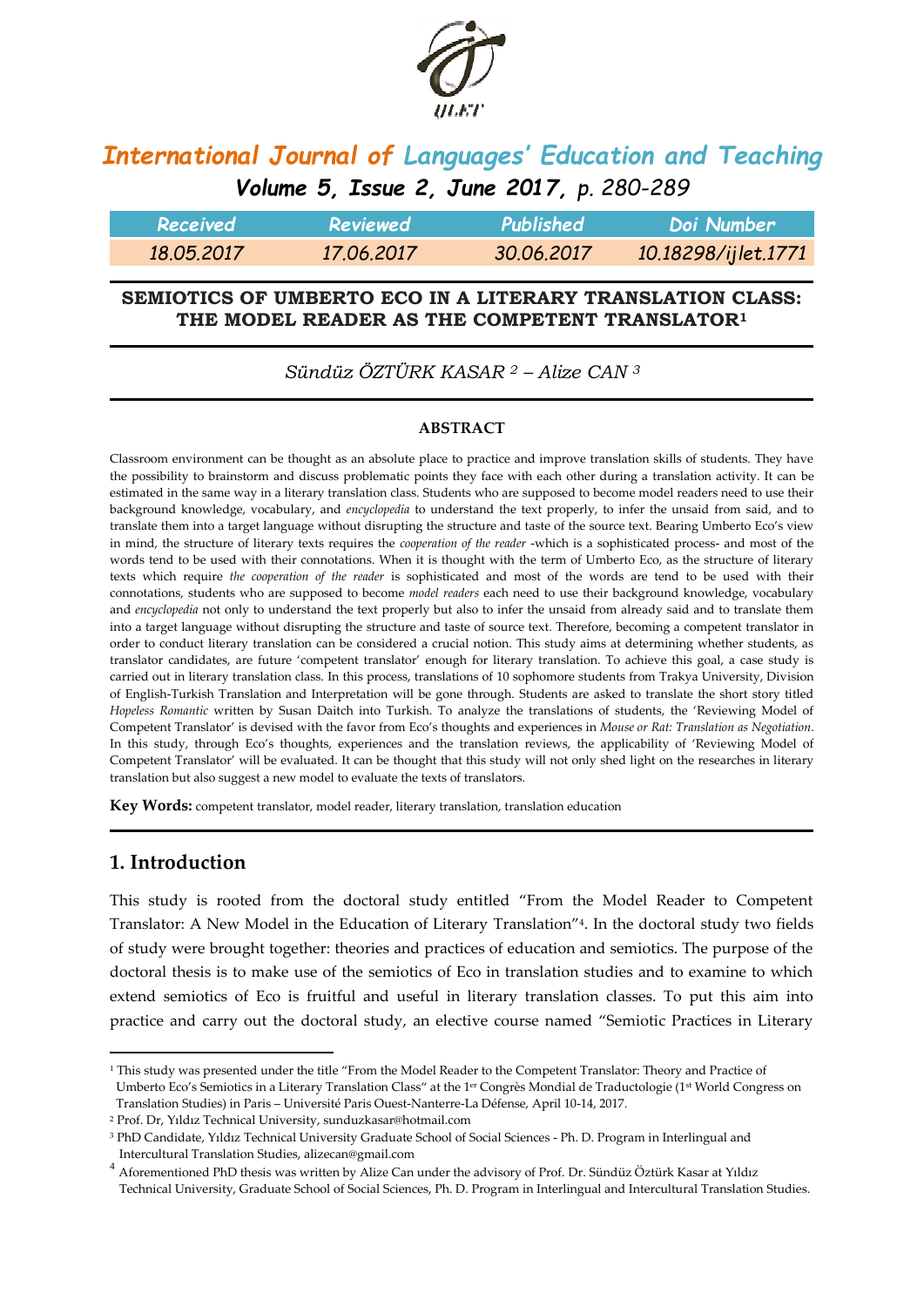Translation" was designed and opened in the Division of English-Turkish Translation and Interpretation at Trakya University, aiming at providing the students with the opportunity to make use of semiotics of Eco in the pursuit for meaning in literary translation. This idea began to develop in the doctorate courses of "Semiotics of Translation" and "Theories, Methods and Practices in Semiotics of Translation" coordinated by Prof. Sündüz Öztürk Kasar and through the works and studies carried out by Ph.D. candidate Can for these courses in Yıldız Technical University Graduate School of Social Sciences, Ph.D. Program in Interlingual and Intercultural Translation Studies. Besides, the methods and practices in literary translation and semiotics put forward by Öztürk Kasar in (Öztürk Kasar 2007, 2009a, 2009b, 2013) and (Öztürk Kasar & Tuna, 2015, 2016, 2017) gathered round for the topic of doctorate thesis and shed light on the research infrastructures.

As previously mentioned, to carry the research into effect "Semiotic Practices in Literary Translation" was designed as an elective course. Considering the needs of the students, a syllabus was designed and 14-week lesson plans were prepared by Can as part of the forenamed course. The course includes theoretical knowledge and terms of Eco presented in *The Role of the Reader* (1979) such as semiotic process, types of signs, the relationship between semiotics and translation notion, metatextual strategy, the strategies of narrative and discursive structures, open text, notion of possible worlds, textual cooperation and model reader. Apart from these theoretical knowledges, students have the chance to translate short stories written in English into Turkish. The short stories are rich in advanced words, idioms and proverbs, and have not been translated into Turkish before, as well. Therefore, students do not have the possibility to be influenced by translated texts.

During the first week of the research, the aim and content of the course, the scope of the semiotic analyses and translation activities were introduced to the students. To determine the education status of the students in the second week, they were questioned about Eco and his semiotic approach. Between the third and sixth weeks, the foundations of semiotics of Eco and translation samples, which students would make use of in their translation processes, were presented and feedback was obtained from them. At the end of these four-week teaching sessions, a mid-term examination was conducted to evaluate what the students learned about semiotics of Eco. Translation practices were started between the eighth and thirteenth- weeks and original texts were requested to be read in detail. After the students read the texts, they were asked to make a semiotic analysis paying attention to Fabula and Intreccio levels, to examine and discuss the signs in the texts. In the following steps, the students were asked to find out what kind of problems they might encounter while translating the texts. In the final stage of the course, a list of problems that the students might encounter was created with the contribution of all students. At the end of the course, the students were asked to translate the text for the next lesson. The students translated four short stories in total and the translations were examined according to 'Reviewing Model of Competent Translator', which was suggested by Can. In the last week of the research period, the final exam was applied.

#### **2. Reviewing Model of Competent Translator**

'Reviewing Model of Competent Translator', suggested by Can is composed of the categorization of the translation experiences mentioned by Eco in his book *Mouse or Rat: Translation as Negotiation* (2004). The model is used to evaluate translated texts retrieved from students. In his study, Eco criticizes essays on the theory of translation as they do not provide enough examples for translation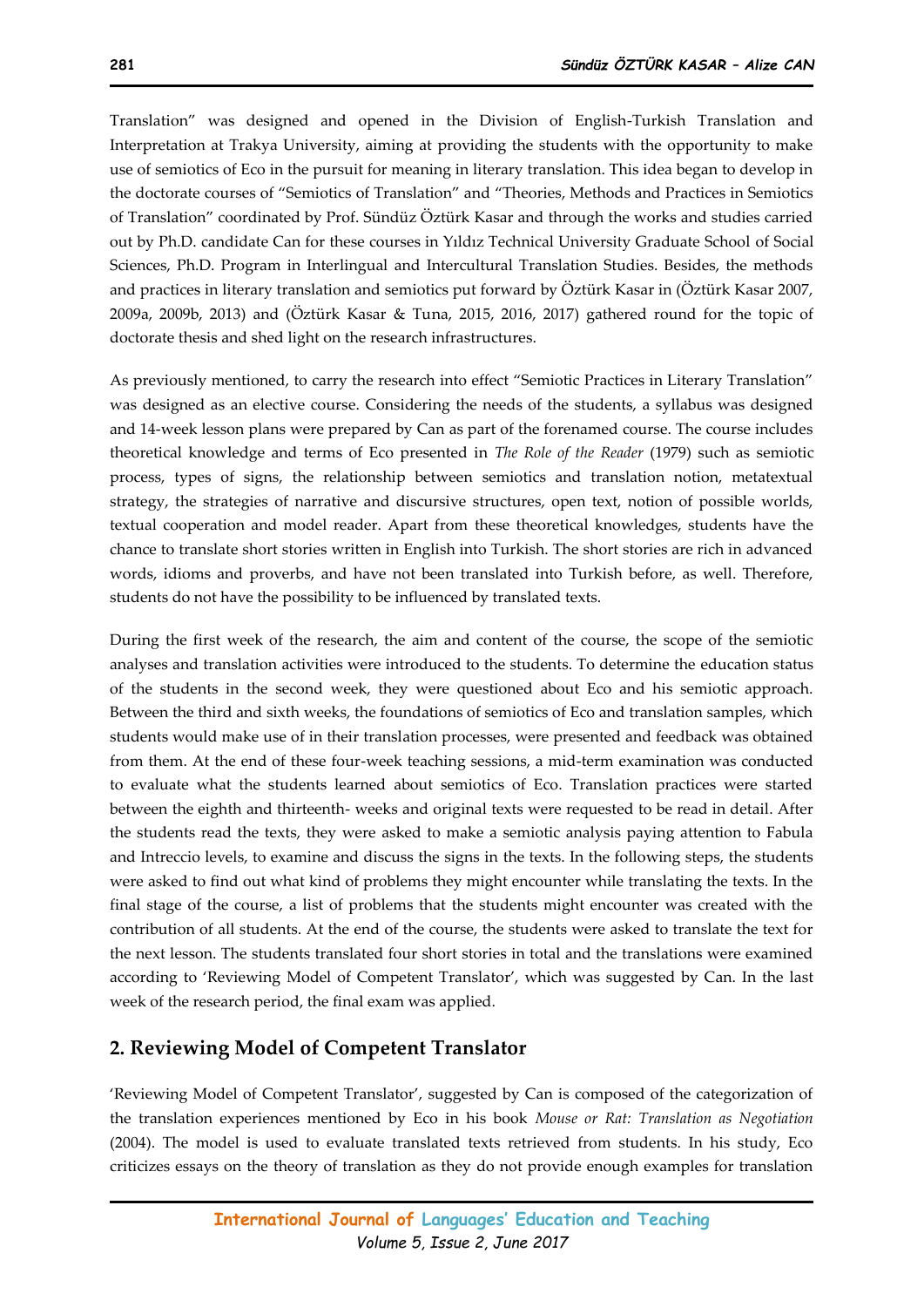experiences. To fill this gap as an editor, a translator and a translated author, he tries to illustrate translation experiences. Eco classifies translation cases giving examples from the translators who have translated his works into other languages. In his study, *Mouse or Rat: Translation as Negotiation*, he examines translation cases according to classifications made by him, such as *loses and gains, translation and reference, source vs. target, to see things and texts, from rewording to translating substance, from substance to matter*. 'Reviewing Model of Competent Translator', inspired by the classifications of Eco's book, is constituted by focusing on the titles *loses and gains* (ibid, 34)*, translation and reference* (ibid, 63) and *to see things and texts* (ibid, 114). As short stories were examined in the thesis, it is thought appropriate to center upon these titles.

To take up the constitutive titles of 'Reviewing Model of Competent Translator' comprehensively, *loses and gains* is the first title. According to this title, the predominating idea is that translators are aware that no matter how competent they are, they will experience some loss and some gain in their translations in order to negotiate with author, text, reader and the structure of two languages and encyclopedias of two cultures (ibid, 34). Under this class, Eco states many subtitles but we pick the ones in line with our study, such as *censorship by mutual consent, compensations, adding and improving, effect* and *partial rewriting.* For *censorship by mutual consent,* Eco (ibid, 43) stated that there may be some cases in which translators are obliged to work at a loss and the translators resign themselves to accept a cut. As a translated author, he adds that he authorizes his translators to drop some words which cannot be translated into other cultures and languages. In terms of *compensations,* he remarks that in some cases translators can enrich their translation texts up to a certain point without depending on the source text, in accordance with the encyclopedia of translation culture and readers, in order not to miss the very important details presented in the source text (ibid, 47). To maintain the negotiation with the text, Eco states that translators should figure out what kind of world the original sentence pictures, and then to see what kind of sentence in the destination language can contribute to create the same world-picture in the mind of the reader. For the next title *adding and improving*, Eco (ibid, 50) points that to avoid a possible loss, one says more than the original and perhaps to say more means to say less, because the translator fails to keep an important and meaningful reticence or ambiguity. Therefore, *adding and improving* should be applied carefully not to ruin the mystery in the text. Under the *loses and gains* class the next subtitle is *effect*. According to Eco, the aim of a translation, more than producing any literal equivalence is to create the same effect in the mind of the reader as the original text wanted to create (ibid, 56). *Partial rewriting,* being the last subtitle in this class, is considered as the cases in which translators, in order to produce the same effect as intended by the original text, partially rewrites it (ibid, 59).

Eco emphasizes that for a translation, referential equivalence has a very significant place. He also makes a definition of reference as "an act by which, once one knows the meaning of the uttered words, one determines states of a possible world and asserts that in a given spatio-temporal situation certain things or certain events happen" (ibid, 62). In translation, references can be changed. A novel describes a world, a possible one, even though not a fictitious one, as in historical novels. Translators are not allowed to change the true references in text (ibid, 63). The second class of 'Reviewing Model of Competent Translator', *translation and reference* includes three subtitles such as *disregarding reference, surface and deep stories* and *radical rewriting*. Beginning with the first subtitle, *disregarding reference,* Eco (ibid, 64) points that when a given expression has a connotative force it must keep the same force in translation, even at the cost of accepting changes in denotation. For the second subtitle, *surface and deep*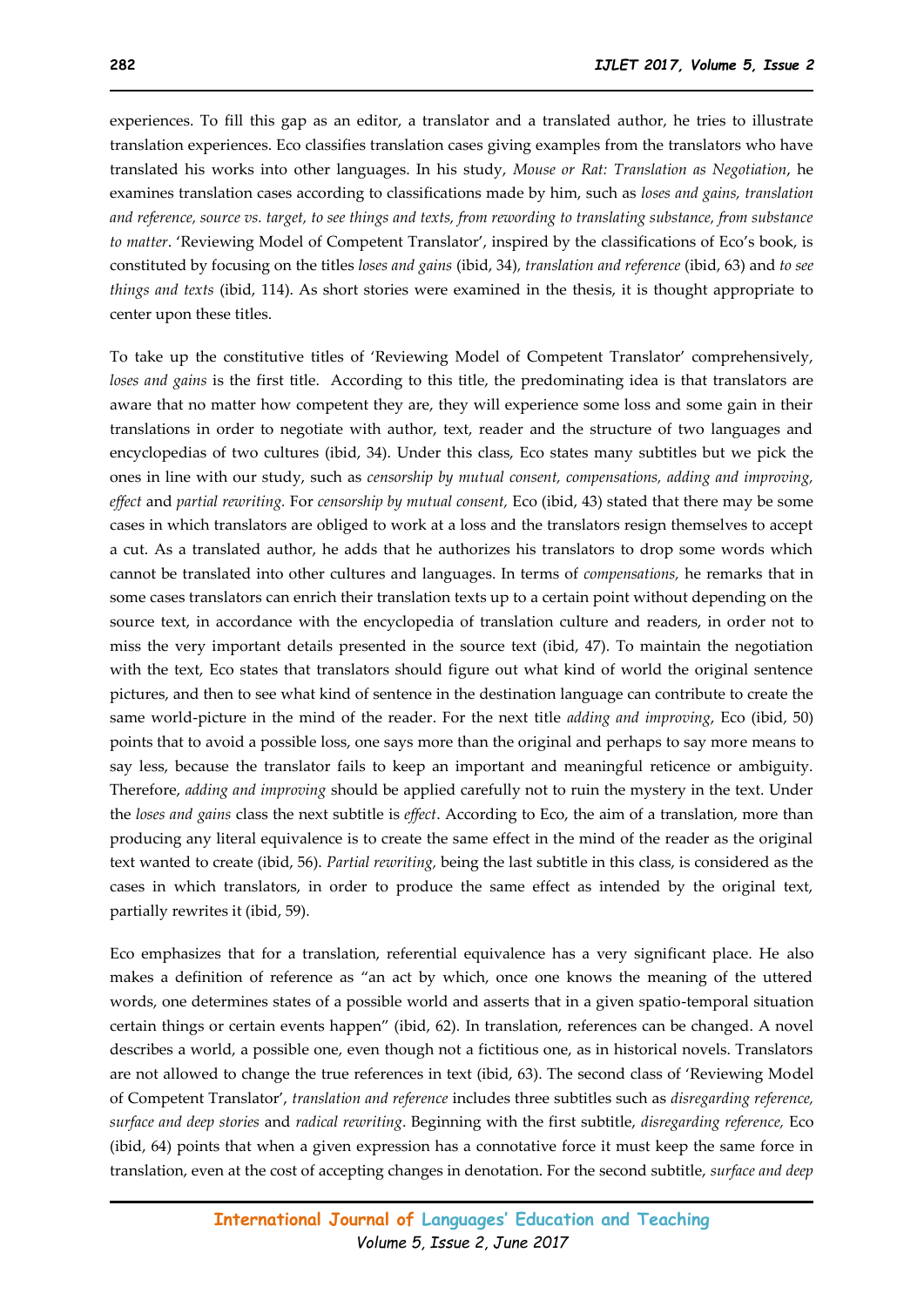*stories*, Eco (ibid, 65) emphasizes and invites the translators to disregard the literal sense of text in order to preserve what the author considers to be the 'deep' one or the effect it has to produce. At this point, Eco invites translators to translate, not in the sense of words but in terms of the meaning and prominence it carries in the deep structure of the narrative. As for the last subtitle of the class, *radical rewriting*, it can be said that to compensate for a loss, the operation of rewriting alters the reference of the original text which is transformed, disregarding the semantic equivalence, in order to play the same game with the target text that the author played with the source text (ibid, 73).

*To see things and texts*, forms the last class of 'Reviewing Model of Competent Translator'. In this class, there is only one subtitle: *intertextual allusion*, wherein Eco (ibid, 114) focuses on *double-coding*. This term is explained through naive readers and competent readers: Naive readers do not catch the references and intertextual points; however competent readers catch the quotations and intertextual references. The possibility of a double-coding depends on the size of encyclopedia of the reader and thus, the practice of translation offers a good opportunity to recognize the strategy of double-coding in a text. To get the general idea and see the big picture, it is illustrated how 'Reviewing Model of Competent Translator' is constituted and below there is the table of all the classes and subtitles.

| <b>Negotiation Classes</b>       | <b>Negotiation Strategies (Subtitles)</b> |
|----------------------------------|-------------------------------------------|
|                                  | Censorship by Mutual Consent              |
|                                  | Compensations                             |
| Loses and Gains                  | Adding and Improving                      |
|                                  | Effect                                    |
|                                  | Partial rewriting                         |
|                                  | Disregarding Reference,                   |
| <b>Translation and Reference</b> | Surface and Deep Stories                  |
|                                  | Radical Rewriting                         |
| To see Things and Texts          | Intertextual Allusion                     |

# **3. Pilot Study**

For the doctorate study, the applicability of this model was tested with a pilot study before using it for analyzing the translated texts of students. There were ten students participating in the translation practice in the pilot study and they translated the short story titled *A Hopeless Romantic* written by Susan Daitch. Upon proving the practicality of the model through the pilot study, in order to collect data for thesis, four short stories were translated and examined according to 'Reviewing Model of Competent Translator'. However, for this paper, only the data obtained from the pilot study is presented.

In the pilot study before examining the students' English-Turkish translations, a semiotic analysis of the short story was done respective of the Levels of Textual Cooperation of Eco (2015, 72). As it is a complicated and detailed model and it is difficult to apply its all levels on texts in a two-hour literary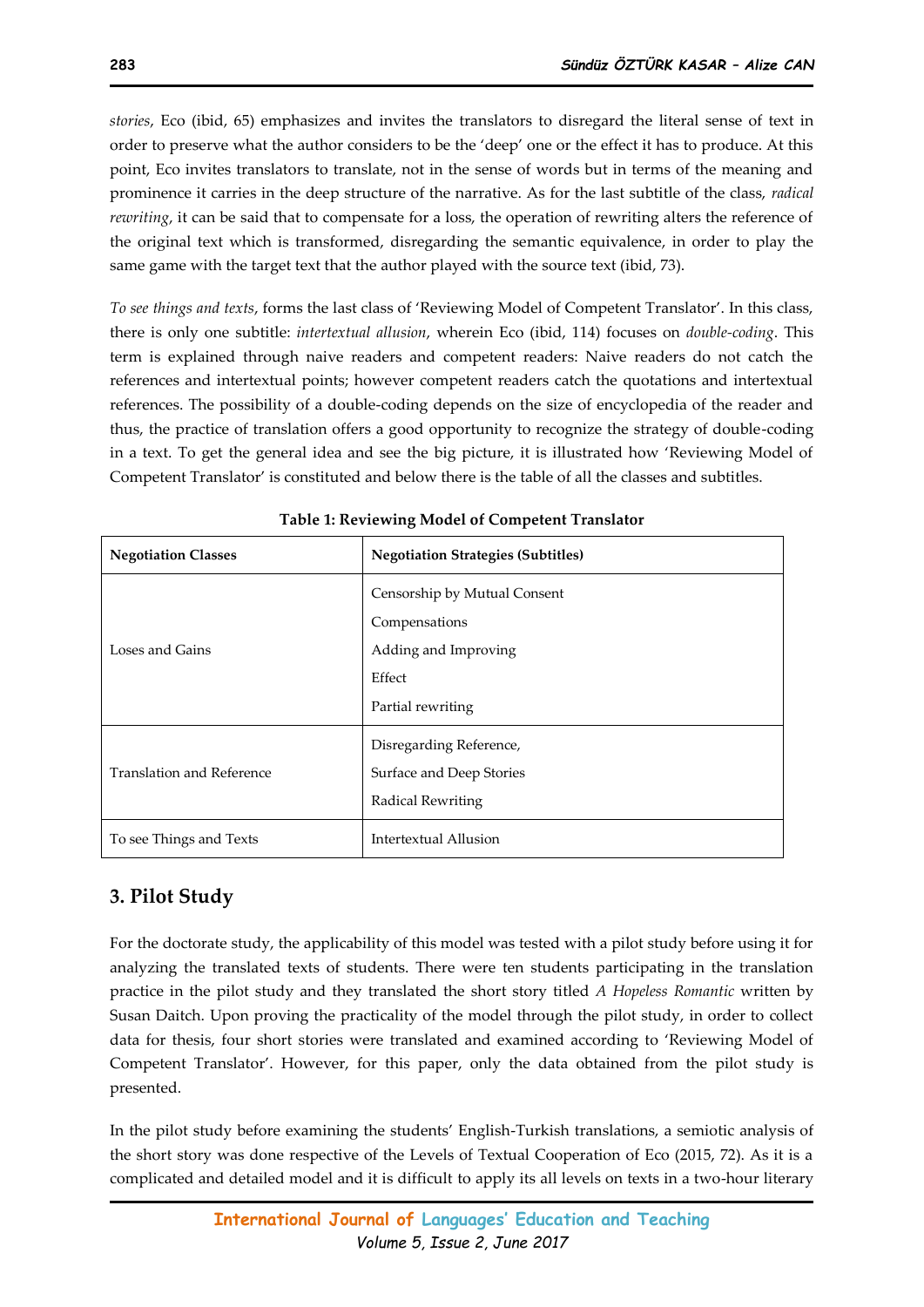translation class for undergraduate level, a simplified version is implemented instead. The doctorate thesis of Betül Parlak (2001), where she used the simplified version of Levels of Textual Cooperation, can be considered a proof of the simplified version's applicability. Respective of the Levels of Textual Cooperation, first, the Fabula and Intreccio levels of the short story are clarified. Following this, Turkish translations of the short story are examined by making use of the 'Reviewing Model of Competent Translator'. For *loses and gains*, a phrase and a word are examined. There are two phrases analyzed in *translation and reference* class. Lastly in the class of *to see things and texts,* there are two notions investigated.

## **3.1. Semiotic Analysis of the Short Story titled with** *A Hopeless Romantic* **with the Simplified Version of Levels of Textual Cooperation Scheme**

"In the translation of a literary text with the signs that constitute its universe of meaning into a target language, a semiotic analysis applied to the text may have a significant contribution to make. […]. Furthermore, when a short story is in question, semiotic analysis may be particularly useful because, in a short story, the number of signs that constitute the universe of meaning and that lead to the conclusion is limited. Many things are meant in a few words, and this is why it is important not to leave out any of the signs" (Tuna, 2016, 76). Table 2 below shows semiotic analysis of the short story titled *A Hopeless Romantic,* with the Simplified Version of Textual Cooperation Scheme is presented in Table 2 below.

| Segments of A<br>Hopeless<br>Romantic | <b>FABULA</b>                                                                                                                                                                           | <b>INTRECCIO</b>                                                                                                                 |
|---------------------------------------|-----------------------------------------------------------------------------------------------------------------------------------------------------------------------------------------|----------------------------------------------------------------------------------------------------------------------------------|
| <b>The Waitress</b>                   |                                                                                                                                                                                         | Describing the leftovers.<br>Describing how her aunts reuse the leftovers in<br>her times.                                       |
| <b>Waiting for</b><br>Him             | She counts her tips while waiting for<br>the man.<br>The man says that she smells<br>cinnamon.                                                                                          | Describing the rocks and marine animals<br>mentioned in the book.<br>Presenting information on the last time she saw<br>the man. |
| The World of<br><b>Dreams</b>         | She daydreams.                                                                                                                                                                          | Describing the dream she had about the man.                                                                                      |
| <b>Back to Reality</b>                | She gets bored as she waits for the man.<br>She leaves the restaurant, faces the real<br>world and regains consciousness.<br>On the other hand, she has still some<br>hope for the man. | Describing the scene she saw outside of the<br>restaurant.<br>Dialogues with her children in her dream.                          |

#### **Table 2: Fabula and Intreccio Levels in** *A Hopeless Romantic*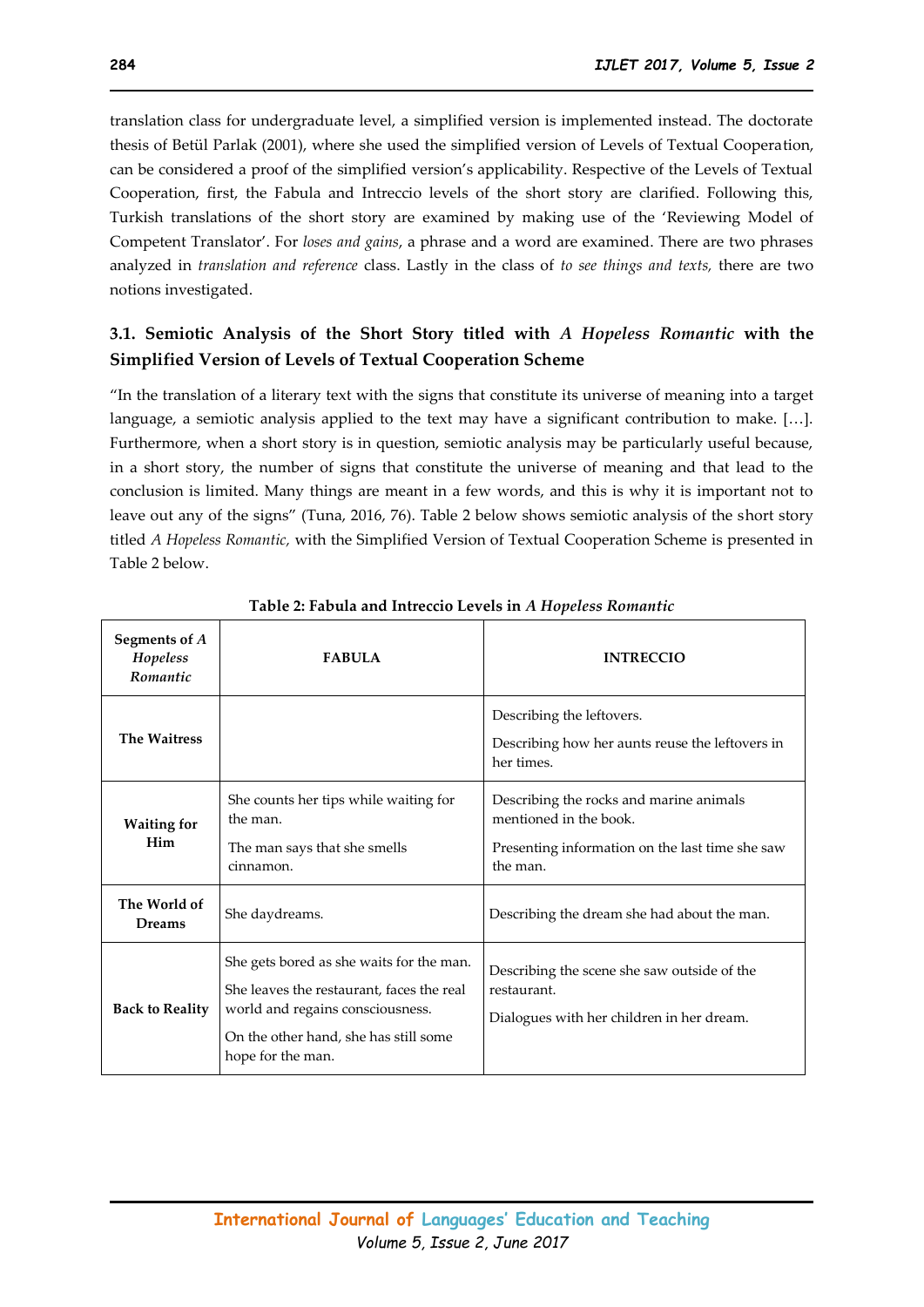## **3.1.1. Fabula Level in** *A Hopeless Romantic*

The discursive structure, in other words the basic scheme of the narrative, is named as Fabula level. In this level, the events occur in a temporal order and the characters join the event. The Fabula level of *A Hopeless Romantic* is as it follows: Routine works done by a young girl working as a waitress in a restaurant; a man comes to the restaurant every day and the girl likes him a lot; he works on his computer and reads books without noticing the girl; the dreams that the girl has about the man; lingering in the restaurant although her shift is over in order to see the man, despite her expectations; the man does not come at the end of the day, she leaves the restaurant and stops dreaming.

## **3.1.2. Intreccio Level in** *A Hopeless Romantic*

Unlike the Fabula level, Intreccio level is identified with narrative structure in which the temporal order is absent. In this level, thoughts, feelings, dreams and the descriptions made by narrator and other characters occur. The Intreccio level of *A Hopeless Romantic* is as it follows: In today's world and during the Great Depression, the changes in people in terms of frugality; information on old life forms and how they survive until today; liking someone and as a result dreaming, having interest in someone, which does not change the flow of life.

## **3.2. Examining the Translated Texts of** *A Hopeless Romantic* **with Reviewing Model of Competent Translator**

**Loses and Gains**

| . Ecoco and Oams in the Translated Texts of ITHopeness Reman |                      |                                |                                   |                   |
|--------------------------------------------------------------|----------------------|--------------------------------|-----------------------------------|-------------------|
| Negotiation                                                  | Source               | <b>Target Text</b>             | <b>Back Translation</b>           | Negotiation       |
| <b>Classes</b>                                               | Text                 |                                |                                   | <b>Strategies</b> |
|                                                              |                      | T1, T4, T5, T6, T8: -          | T1, T4, T5, T6, T8: -             | No                |
|                                                              |                      | T9: wacko                      | T9: wacko                         | Negotiation       |
|                                                              | wacko                | T2: garip                      | T2: weird, bizarre                |                   |
|                                                              |                      | T3: ilginç                     | T3: interesting                   |                   |
|                                                              |                      | T7: sıradışı                   | T7: extraordinary                 | Effect            |
|                                                              |                      | T10: tuhaf                     | T10: strange, odd                 |                   |
|                                                              |                      | T1: bir yöne doğru             | T1: They were turning out to a    |                   |
|                                                              |                      | sapıyorlardı                   | direction                         | No                |
|                                                              |                      | T3: onlar bir yerlere          | T3: They were going to            | Negotiation       |
| Loses and Gains                                              |                      | gidiyorlar                     | somewhere.                        |                   |
|                                                              |                      |                                | T2: They could have reached to    |                   |
|                                                              |                      | T2: ikisi bir yere             | somewhere.                        |                   |
|                                                              |                      | varabilirlerdi                 | T4: They were started to          |                   |
|                                                              |                      | T4: varmaya başlamışlardı      | reaching.                         |                   |
|                                                              | getting<br>somewhere | T5: aşama kaydediyorlardı      | T5: They were making progress.    |                   |
|                                                              |                      | T6: sanırım bir yerlere        | T6: I think, we are reaching to a |                   |
|                                                              |                      | geliyoruz                      | point.                            |                   |
|                                                              |                      | T7: bir yerlere varıyorlardı   | T7: They were getting             | Adding and        |
|                                                              |                      | T8: bir yerlere                | somewhere.                        | Improving         |
|                                                              |                      | gelmekteydiler                 | T8: They were coming to           |                   |
|                                                              |                      | T9: bir yerlere varmaya        | somewhere.                        |                   |
|                                                              |                      | çalışıyorlardı                 | T9: They were trying to get       |                   |
|                                                              |                      | T10: ikisi arasında bir şeyler | somewhere.                        |                   |
|                                                              |                      | başlıyordu                     | T10: something starts between     |                   |
|                                                              |                      |                                | them.                             |                   |

#### **Table 3: Loses and Gains in the Translated Texts of** *A Hopeless Romantic*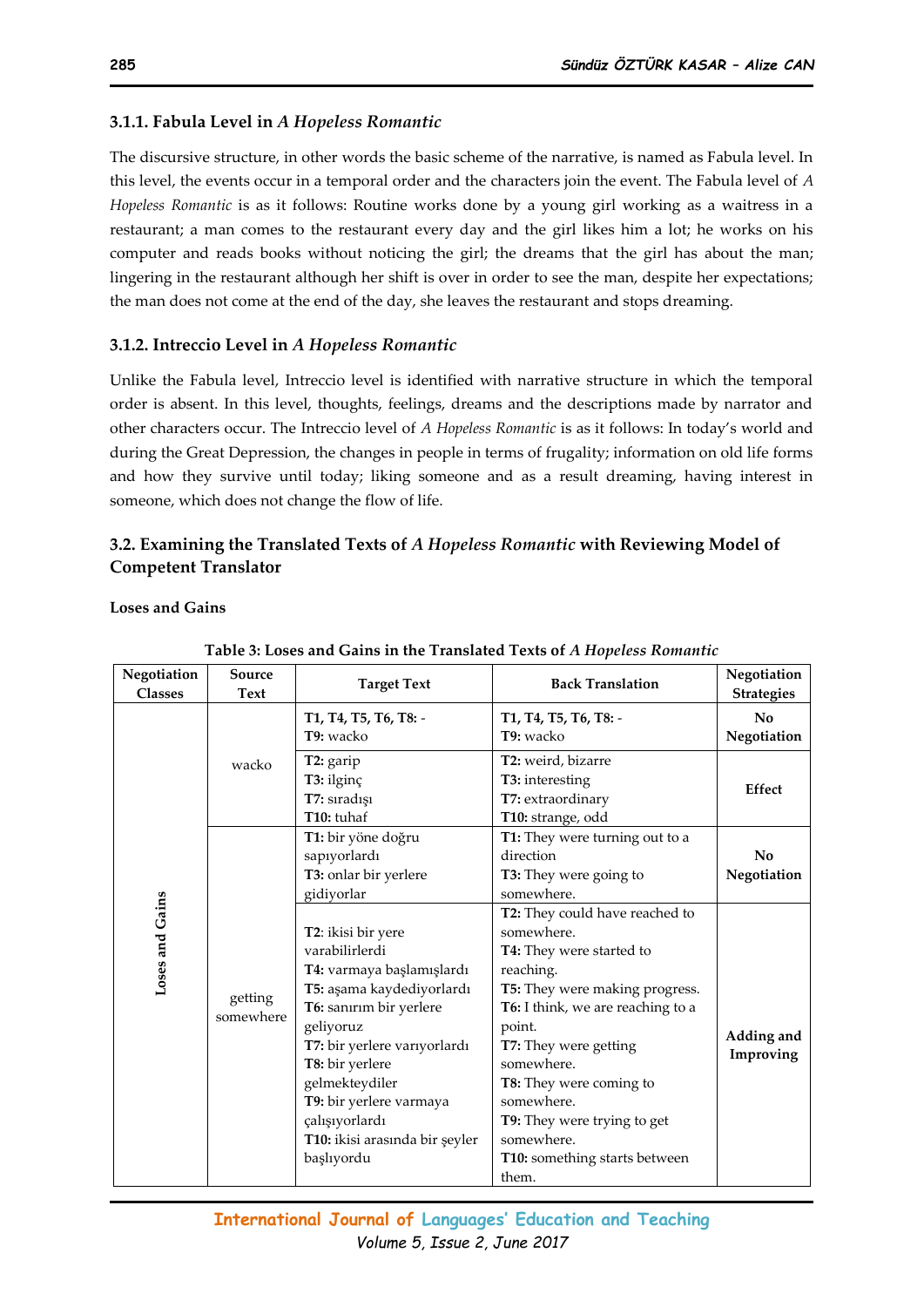The points that could cause problems while translating for the students, who are translator candidates, were determined beforehand in the classroom as they read the story. It is understood that students tended to have problems with idioms and colloquial language. With the aim of solving the possible problems, students decided to use *adding and improving* and *effect* strategies as negotiation points.

The first point that is posing a problem in the translation of the story is the word 'wacko'. According to the table above, six of the students failed to cooperate with the text, and thus, they could not establish a negotiation point. It might be because that they did not know the word 'wacko' or how to translate it respecting the context of the text. However, four of the students succeeded in using the word 'wacko' appropriately and created the same effect in their target texts by offering synonyms.

In the source text, the phrase 'getting somewhere' is translated correctly by eight students having the negotiation point of *adding and improving*. On the contrary, two students were unable to cooperate with the text and failed to follow a strategy. It is clear that translating this structure did not cause serious problems for the students and the majority of them could translate it accurately.

#### **Translation and Reference**

| Negotiation<br><b>Classes</b>    | Source<br>Text                           | <b>Target Text</b>                                                                                                                                                                                                                 | <b>Back Translation</b>                                                                                                                                                                                               | Negotiation<br><b>Strategies</b>      |
|----------------------------------|------------------------------------------|------------------------------------------------------------------------------------------------------------------------------------------------------------------------------------------------------------------------------------|-----------------------------------------------------------------------------------------------------------------------------------------------------------------------------------------------------------------------|---------------------------------------|
|                                  | not giving<br>her a<br>second<br>thought | T1, T6, T8: --<br>T3: ikinci bir düşünce daha<br>vermeden<br>T5: onu düşünmesine bile<br>gerek yoktu<br>T7: adam onun ikinci kez<br>düşünmesini<br>gerektirmeksizin<br>T9: ona bir saniyelik bir<br>düşünme vakti bile<br>vermeden | T1, T6, T8: -<br>T3: not giving a second thought<br><b>T5:</b> There is no need to think of<br>her.<br>T7: without needing to think of<br>her, the man<br>T9: not giving her even the<br>right of one second thinking | No<br>Negotation                      |
| <b>Translation and Reference</b> |                                          | T2: kızı bir ikinci kez daha<br>aklına getirmeden<br>T4: onun üzerine<br>düşünmüyordu bile<br>T10: onu fark etmiyordu<br>bile                                                                                                      | T2: before thinking of her again<br>T4: he wasn't thinking of her at<br>all.<br>T10: He doesn't recognize her<br>al all.                                                                                              | Disregarding<br>Reference             |
|                                  | mastodon<br>craps                        | T1, T7, T8: mamut pisliği<br>T2: mastodon eşyaları<br>T3: mastodon zarları<br>T4: mastodon artiklari<br>T5: mastodon saçmalıkları<br>$T6: -$<br>T9: çerçöp                                                                         | T1: mammut crap<br>T2: mastodon stuff<br>T3: mastodon dice<br>T4: mastodon scraps<br>T5: mastodon bullshits<br>$T6: -$<br>T9: brushwood                                                                               | No<br>Negotation                      |
|                                  |                                          | T10: mastodon dışkısı                                                                                                                                                                                                              | T10: mastodon craps                                                                                                                                                                                                   | Surface and<br>Deep<br><b>Stories</b> |

**Table 4: Translation and Reference in the Translated Texts of** *A Hopeless Romantic*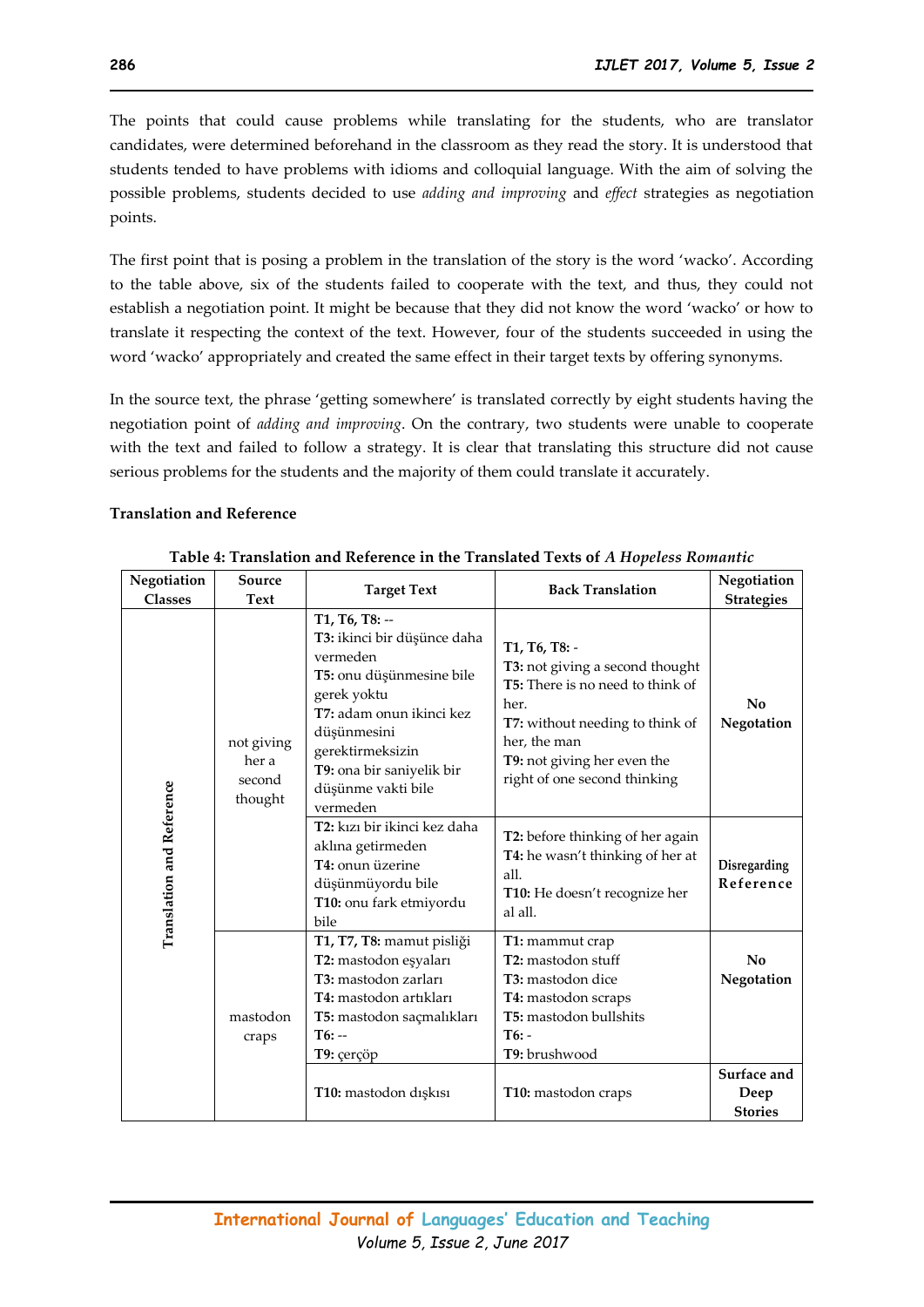The points that could cause problems while translating for the students were determined beforehand in the classroom as they read the story. With the aim of solving these problems, the students decided to make use of *disregarding reference* and *surface and deep stories* strategies as negotiation points.

The first sign believed to cause difficulty for the students is the idiom 'not giving her a second thought'. According to the table, seven students could not cooperate with the text and failed to find a negotiation point as they translated the idiom by using different idioms in Turkish. However, three of the students were successful in maintaining connotative force by accepting changes in denotation. In short, students could maintain a cooperation by applying 'disregarding reference' negotiation point.

Related to *translation and reference* negotiation class, the second structure that students had difficulty in while translating is the phrase 'mastodon craps'. Only one student could analyze this phrase and could translate it correctly into Turkish. On the contrary, nine of the students could not establish a negotiation point as they failed to analyze the phrase.

In conclusion, when the translated texts are considered, it can be seen that the vast majority of the students cannot set a cooperation and be successful in identifying a negotiation point. From this data, it is apparent that students generally failed while translating idioms and homonymic words such as 'crap'. This is why they could not set a negotiation point properly respecting to the context presented in the source text and they failed to carry the same reference to their target texts.

| rapic of 10 occ 1milyo and 1 calo in the 11 anomica 1 calo of 11 hopeness no <i>mmen</i> s |                                                                                                           |                                                                                                                                 |                                                                              |                          |
|--------------------------------------------------------------------------------------------|-----------------------------------------------------------------------------------------------------------|---------------------------------------------------------------------------------------------------------------------------------|------------------------------------------------------------------------------|--------------------------|
| Negotiation<br><b>Classes</b>                                                              | <b>Source Text</b>                                                                                        | <b>Target Text</b>                                                                                                              | <b>Back Translation</b>                                                      | Negotiation<br>Points    |
| during the<br>To See Things and Texts<br>Depression<br>Cambrian                            |                                                                                                           | <b>T1:</b> Bunalim zamanında<br>T5, T8: Buhran dönemi<br>T9: Ekonomik Bunalım<br>Zamanı                                         | T1: in depression time<br>T5, T8: Depression Era<br>T9: Economic Crisis Time | No.<br>Negotiation       |
|                                                                                            | T2, T6: Büyük Buhran<br>zamanında<br>T3, T4, T7: Büyük Buhran<br>döneminde<br><b>T10:</b> Büyük Buhran'da | T <sub>2</sub> , T <sub>6</sub> , T <sub>3</sub> , T <sub>4</sub> , T <sub>7</sub> , T <sub>10</sub> :<br>during the Depression | Intertextual<br>Allusion                                                     |                          |
|                                                                                            |                                                                                                           | T1, T5, T7, T8: Kambiryum<br>T2: Kambiyum<br>$T4: -$                                                                            | T1, T5, T7, T8: no back<br>translation<br>T2: Cambium<br>$T4: -$             | No<br>Negotiation        |
|                                                                                            |                                                                                                           | <b>T3, T6, T9, T10: Kambriyen</b>                                                                                               | <b>T3, T6, T9, T10: Cambrian</b>                                             | Intertextual<br>Allusion |

#### **To See Things and Texts**

**Table 5: To See Things and Texts in the Translated Texts of** *A Hopeless Romantic*

Being the third section of "Reviewing Model of Competent Translator", in the *to see things and texts*  negotiation class, problematic parts are identified and analyzed respective of the negotiation point *intertextual allusion*.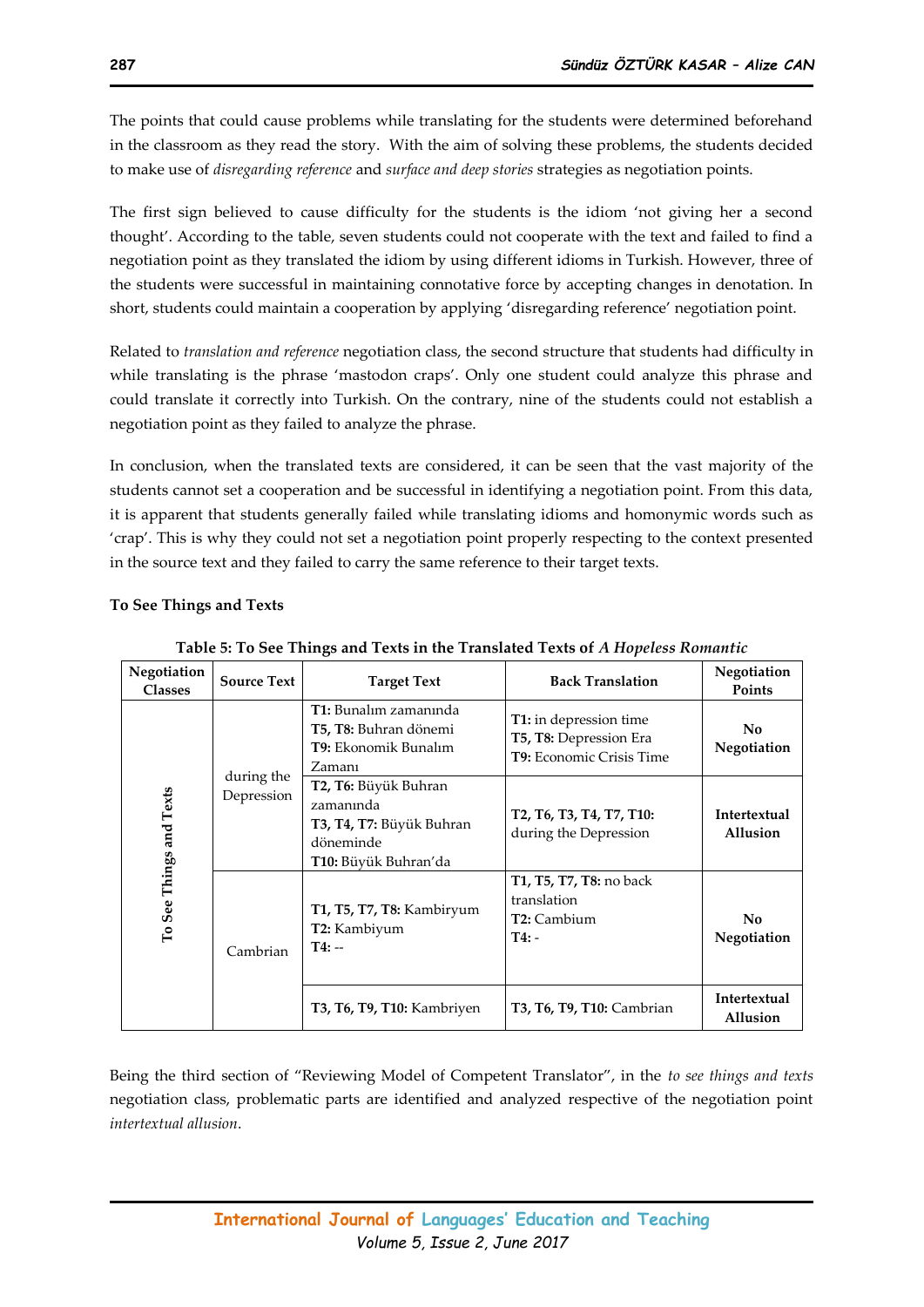The first point considered a problem in the translation of the story is the notion of 'the Depression'. According to the table above, four of the students failed to cooperate with the text as their encyclopedias were not efficient, and thus, they could not establish a negotiation point. However, six of the students, succeeded in translating and can establish a double code for the sign of 'the Depression'.

The other sign thought to be a difficulty for the students was the word of 'Cambrian'. This structure, which means the first period of the Paleozoic period, was translated appropriately by four students. On the contrary, six of the students could not understand its meaning as their encyclopedias were inadequate.

According to the analyses of the *to see things and texts* negotiation class, half of the students could recognize the intertextual allusions and could set up double codes. However, the remaining half, could not discern the intertextual allusions and failed to translate them into Turkish appropriately. The reason of this problem is related to background knowledge of students. Students who have historical and geographical knowledge could understand the intertextuality in the source text and maintain the integrity in their target texts. In conclusion, sustaining intertextual points in target texts is a crucial function, which depends on the encyclopedia of the translators.

## **4. Conclusion**

It is obvious that to translate literary texts demands linguistic and cultural competence. For translators to gain and utilize grammatical knowledge is not sufficient by itself. In addition, to negotiate between two cultures and languages necessitates acquiring cultural competence. In this regard, literary translation classes should be designed by focusing on these mutually complementary notions. Bearing in mind these points, in this study, some remarks and implications on literary translation classes, translators as candidates and 'Reviewing Model of Competent Translator' have come out.

To summarize the results of the pilot study, most of the students failed to set up a negotiation strategy in their target texts. From this result, one can draw a conclusion that the 14-week lessons plan and syllabus can be effective for students' literary translation competence including linguistic and cultural competence and it may fill gaps in students' encyclopedias. Considering the material used in literary translation classes, the texts to be translated by students -four short stories written in the modern days- have advanced words, various idioms, proverbs and colloquialism representing English and American culture. As they provide many aspects of English language and culture, they offer students opportunity to learn new words and idioms, to have linguistic performance while translating, and to enhance cultural accumulation that students need as translators of literary texts. They are all achievement facts on an individual basis contributing to students' encyclopedias, focusing on historical, social, literary, cultural back demands.

Besides, with the pilot study, it is substantiated that 'Reviewing Model of Competent Translator', which is designed under the inspiration from Eco's classifications of translation cases, can be used to evaluate literary translations and it may be thought that it not only provides convenience but also novelty in literary translation classes. However, it would be better to keep in mind that this model is not fixed and it is open to innovation and improvement. Considering other translation cases presented in Eco's book, new negotiation classes can be added to the model.